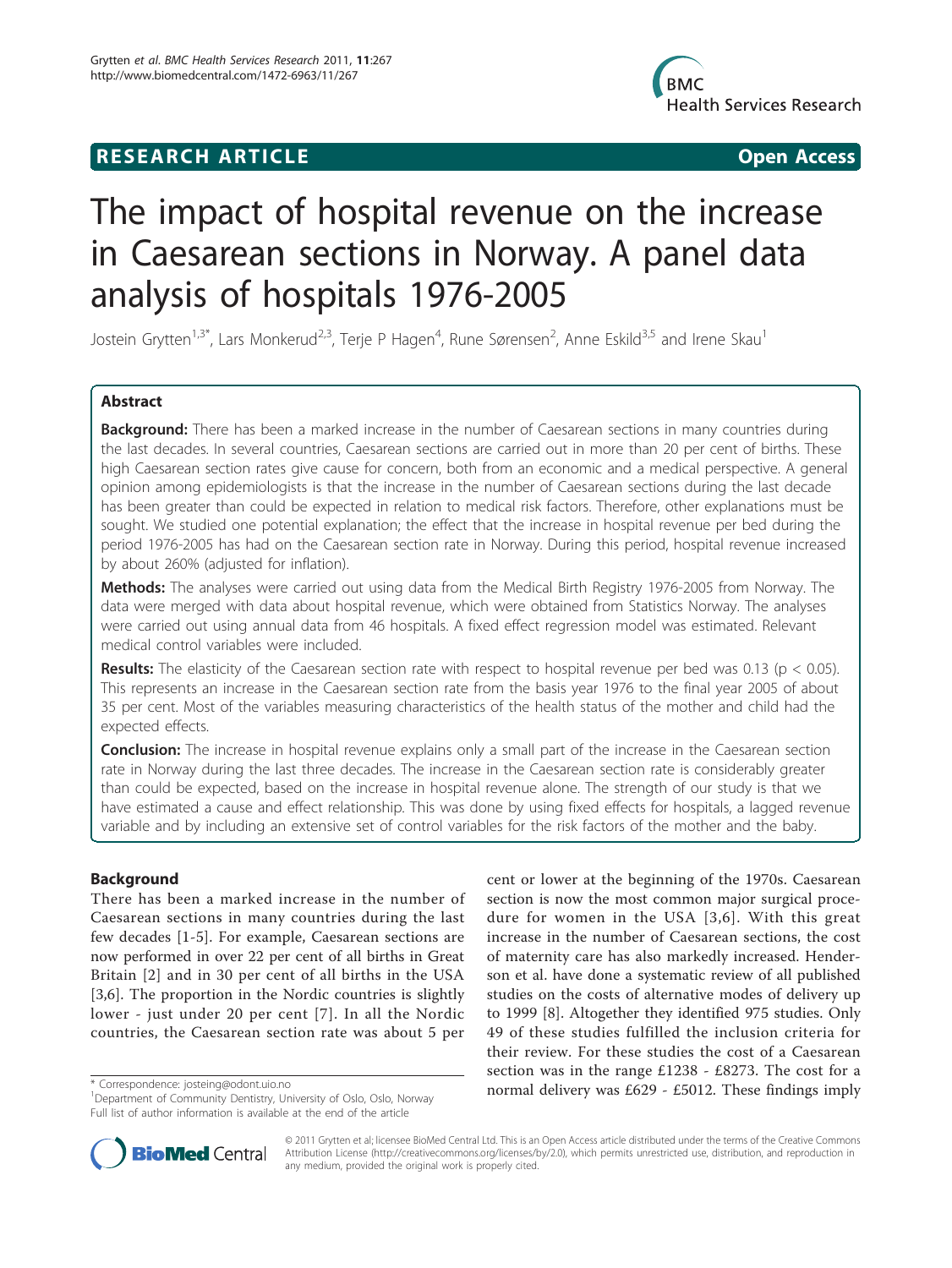that the cost of a Caesarean delivery is about twice the cost of a normal delivery.

It has been claimed that the Caesarean section rate is too high, and that future increase in the rate should be limited, for both economic and medical reasons. For example, in the WHO guidelines, it is recommended that the Caesarean section rate should not be more than 10-15 per cent in any country [\[9](#page-8-0),[10\]](#page-8-0). This is supported by studies that show an increased risk of adverse side effects with Caesarean section, particularly if the medical indications are weak [[11](#page-8-0)-[13](#page-8-0)]. For example, there is an increased risk of stillbirth in the next pregnancy, reduced fertility, and allergy or asthma in the child [[12,14-18\]](#page-8-0).

At present, there are no adequate explanations for why the Caesarean section rate has increased so markedly. Epidemiologists have studied whether the increase can be explained in relation to risk factors, but have found little support for this theory [[19](#page-8-0)-[22](#page-8-0)]. The prevalence of several of the medical conditions that are indications for Caesarean section (for example failure of development of the foetus, abnormal presentation and twins) have been quite stable over time. Even though the prevalence of some of these indications may have increased, the increases are too small to explain the large increase in the Caesarean section rate. Thus, it is generally believed that some of the increase can be accounted for by non-medical factors. One potential factor to consider is the role of the funding system, and whether the funding system provides incentives in favour of Caesarean sections.

Most of the research in this area is from the USA. There physicians or hospitals are reimbursed from private and public insurance on a fee-for-service basis for each delivery. Studies have also been carried out in other countries. Many of these countries also have private funding. Within this field of research the focus has been on how relative differences in fees for Caesarean delivery and normal delivery can influence the choice of type of delivery (for example see: [\[23-29](#page-8-0)]). If the level of reimbursement for Caesarean delivery is high, this can influence physicians to choose Caesarean delivery rather than normal delivery. The empirical literature gives no clear answer to this research question. Some studies have found that higher fees for Caesarean delivery stimulate a higher rate of this type of delivery [[25,28\]](#page-8-0). Other studies have found little or no effect [[24,26,27](#page-8-0)]. Another type of study has focussed on the effect of remuneration systems and competition on the type of delivery [[27](#page-8-0)-[34](#page-8-0)]. One of the most cited studies is the study of Gruber & Owings (1996) [[30](#page-8-0)]. During the period 1970 to 1982, the birth rate in the USA fell by 13.5 per cent. In order to prevent a fall in revenue, obstetricians compensated by carrying out more Caesarean Page 2 of 10

sections, which generate more revenue than ordinary deliveries. Several other studies from the 1980s and the 1990s also found that the rate of Caesarean section was influenced by how physicians were remunerated [[28,30,32](#page-8-0)].

To our knowledge, there are few studies that have investigated why the Caesarean section rate is also increasing in countries with publically-financed maternity care. This is a relevant research question, since the Caesarean section rates in these countries has also increased during the last decades. In this study, we investigated the increase in the Caesarean section rate in Norway. The organization of maternity care in Norway is quite different from countries with private funding. In Norway, women give birth in publically-owned and publically-financed hospitals [[35](#page-8-0)]. Doctors receive a fixed salary and have no personal economic advantage by carrying out a Caesarean delivery rather than a normal delivery. There is little competition between hospitals for women giving birth. The country is divided into hospital areas in which the capacity of maternity units is planned according to the expected number of births within the catchment area. Mothers pay no fee, irrespective of the type of delivery. The hospitals receive revenue according to the number of deliveries. The revenue scheme is designed so that there is no economic advantage for the hospital to perform a Caesarean section rather than a normal delivery (for a detailed review of the organization of Norwegian hospitals, see [[36\]](#page-8-0)).

Over the last few decades, hospital budgets have increased markedly. For example, in Norway, the revenue per bed increased by almost 200 per cent from 1980 to 1990 (values adjusted for inflation) [[35\]](#page-8-0). Similar increases have been reported from other OECD countries [[37](#page-8-0)]. The aim of this study was to investigate whether the increase in hospital revenue has influenced the increase in the Caesarean section rate in Norway, and if it has, how large the effect is.

With increased budgets, the hospitals have greater opportunities to offer Caesarean deliveries, which are expensive, rather than normal deliveries, which are cheaper. There can be several non-medical explanations for doctors offering Caesarean deliveries rather than normal deliveries. The most common reason that is proposed is that the position of women in relation to obstetricians has been strengthened over time, and that it is therefore easier for women to have their wishes to have a Caesarean delivery met [[38-40\]](#page-8-0). One consequence of this is that more Caesarean sections can be carried out as a result of pressure from mothers, even if a Caesarean delivery is not medically indicated. With increased hospital funding, it is easier for obstetricians to meet the wishes of these mothers. Another possible explanation is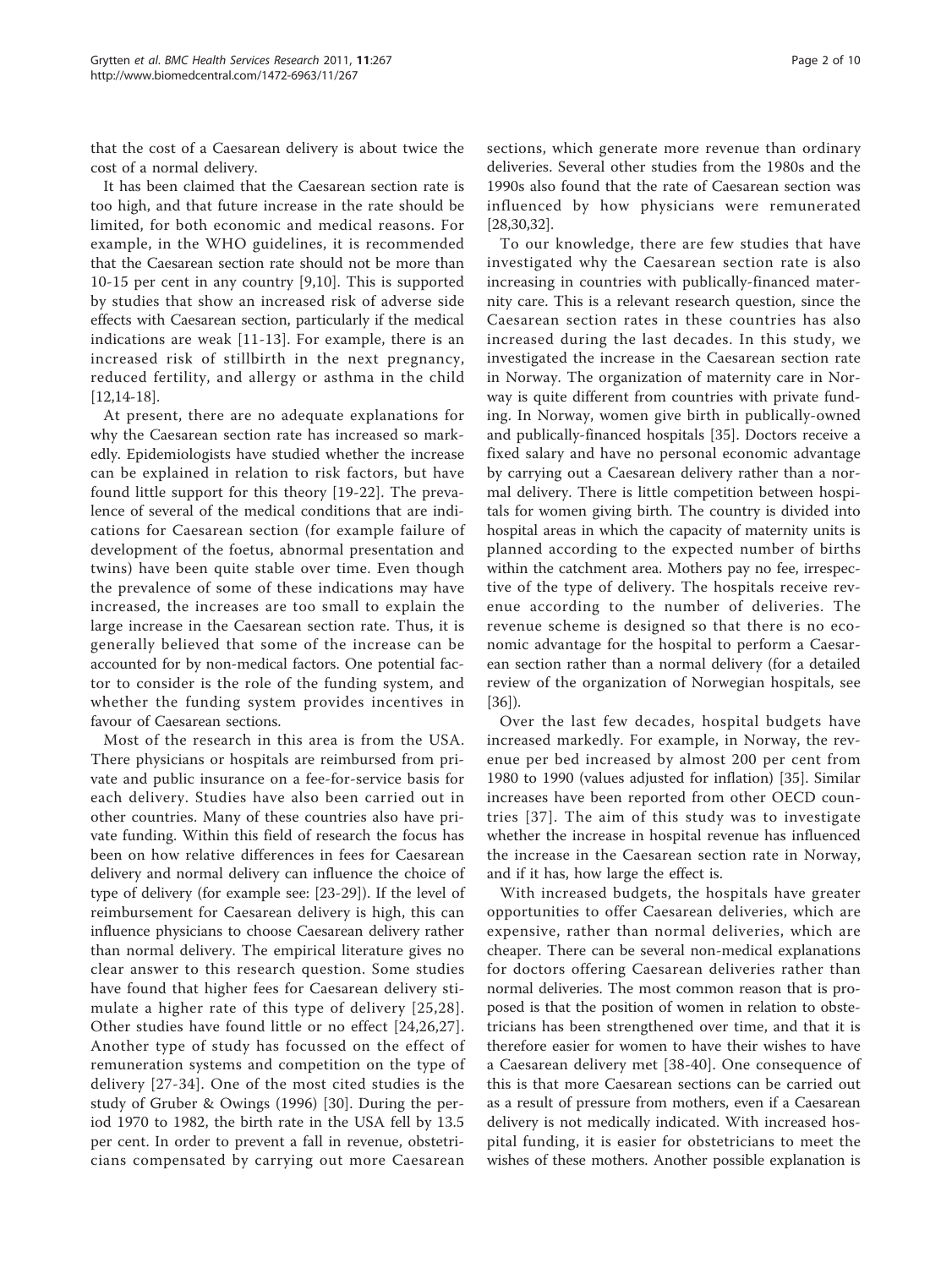that the practice of obstetricians is influenced by fear of litigation if something goes wrong with a normal delivery [[41](#page-8-0)-[43\]](#page-8-0). In borderline cases, it is better to carry out a Caesarean section to be on the safe side. This issue has been studied particularly in the USA, where evidence to support this supposition has been found (for a review of the literature see: [[41,43,44\]](#page-8-0)). There are no Norwegian studies of defensive medicine in maternity care. However, it may be that some of the increase in the Caesarean section rate in Norway can be explained by the increase in hospital revenue giving more scope for obstetricians to practice defensive medicine. There have also been dramatic developments in medical technology, with a concurrent marked increase in survival for new-born babies, who would not have survived earlier [[45](#page-8-0),[46](#page-8-0)]. The benefit of much of this new medical technology is greater with a less stressful delivery, which a Caesarean delivery can be.

We investigated the research question using a large set of data containing detailed medical information about all births in all hospitals in Norway during the period 1976-2005. We have information about annual revenue for each hospital. As far as we know, no-one has previously studied the effect of hospital revenue on choice of type of delivery over such a long period of time. The data and the analyses are described in detail in the Methods section. We then present the results. Finally we discuss our findings.

# Methods

# The source of the data

The analyses were carried out on data from the Medical Birth Registry (MBRN) of Norway for the period 1976-2005<http://www.fhi.no> and data from Statistics Norway. In Norway, all maternity units have a duty to report all births to MBRN, i.e. the register encompasses the whole population of mothers who give birth [[47](#page-8-0)]. The MBRN contains detailed information about the health status of the mother and the baby. The quality of these data are monitored regularly, and they are reliable [[47,48\]](#page-8-0). The data from MBRN were aggregated to the level of the hospital, and merged with data about hospital revenue, which was obtained from Statistics Norway. There are 19 counties in Norway, which had responsibility for hospital funding during the period 1976-2001. From 2002 hospital ownership was transferred to five state-owned Regional Health Authorities [\[49](#page-8-0)]. Although hospital ownership changed, the system for allocating funding to hospitals did not change. This means that the revenue data are comparable for the whole period. The study has been approved by the Regional Committee for Medical and Health Research Ethics.

#### The model specification

We estimated the following fixed effect regression model:

$$
Caesarit = αi + γYeart + β1Rev_hospit-1 + β2Control variablesit + εit
$$
 (1)

where the subscript  $i$  denotes the hospital and  $t$ denotes year. Caesar is the Caesarean section rate for each hospital. Our key variable is Rev\_hosp, which measures hospital revenue per bed in NOK 1000, deflated to 1970 prices by using the price index for local government consumption [\[50](#page-8-0)]. The variable is lagged one year; i.e. we assume that the present year's Caesarean section rate is determined by the previous year's hospital revenue per bed (for variable definitions and descriptive statistics see Table [1](#page-3-0)). Both Caesar and Rev\_hosp were transformed into natural logarithms. In this log-log specification the estimated coefficient of the variable Rev\_hosp gives the elasticity of the Caesarean section rate with respect to hospital revenue per bed.

In Eq. (1),  $\alpha_i$  is the hospital-specific effect that varies between hospitals, but which does not vary for the *same* hospital over time. Therefore,  $\alpha_i$  measures all observable characteristics that are time-invariant for each hospital over time. In that way unobserved hospital-specific characteristics, which vary cross-sectionally between hospitals, are cancelled out. This is an advantage as this reduces potential bias in the regression coefficient for hospital revenue [[51\]](#page-8-0).  $\gamma$  is a vector of year dummies, included to take account of events that can vary from year to year, but which affect all hospitals equally.  $\varepsilon_{it}$  is an identically and independently distributed error term.

The distribution of the number of deliveries was very skewed (Table [2](#page-3-0)). A small number of hospitals had a very large number of deliveries. For example, the three largest hospitals have over 20 per cent of all births. This represented over 3 000 births on average per year. In comparison, the 20 smallest hospitals had only 13 per cent of all births. This represents less than 500 births on average per year. It is probable that measurement errors in the data are positively correlated with the number of births per hospital. Therefore, we have estimated Eq. (1) with the number of births per hospital as a weight.

# Control variables

Important control variables are characteristics of the health status of the mother and child, which vary between hospitals and over time [[52,53\]](#page-8-0). Several of the medical conditions mentioned below are correlated with slow or no progress in labour or signs of foetal distress. A Caesarean section can then be indicated to prevent damage to the child. Large babies are more often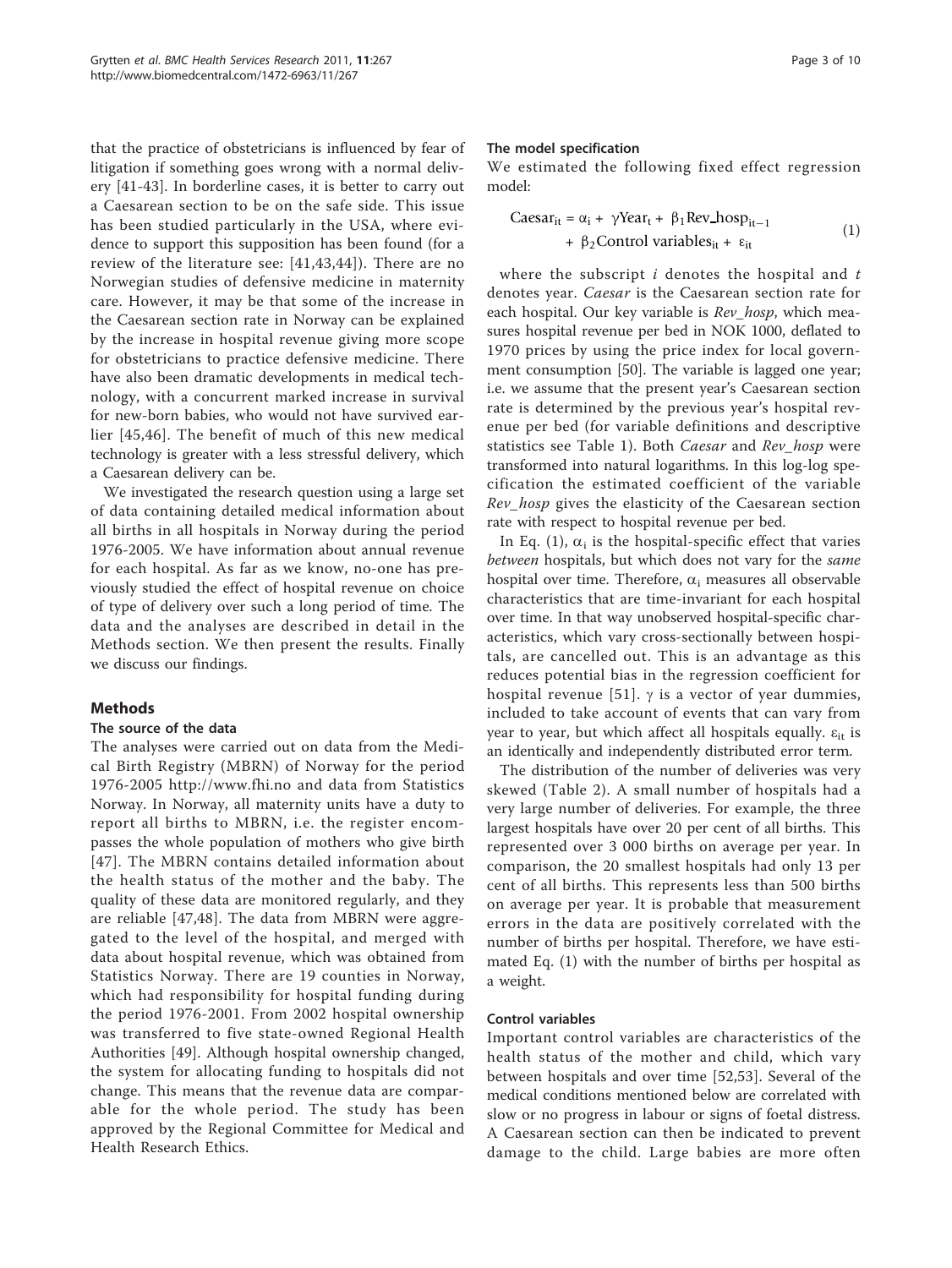<span id="page-3-0"></span>

|  |  |  |  |  | Table 1 Variable definitions and descriptive statistics |  |
|--|--|--|--|--|---------------------------------------------------------|--|
|--|--|--|--|--|---------------------------------------------------------|--|

|                            |                                                                                        | Mean    |                       |         |  |
|----------------------------|----------------------------------------------------------------------------------------|---------|-----------------------|---------|--|
| Variable                   | <b>Definition</b>                                                                      | 1976    | <b>Whole material</b> | 2005    |  |
| caesar                     | $=$ the proportion of Caesarean sections                                               | 0.047   | 0.108                 | 0.146   |  |
|                            |                                                                                        | (0.028) | (0.044)               | (0.049) |  |
| rev_hosp                   | = hospital revenue per bed in NOK 1000, deflated to 1970 prices                        | 101.32  | 205.42                | 364.43  |  |
|                            |                                                                                        | (20.25) | (91.41)               | (66.99) |  |
| $aqe$ $ e20$ <sup>1</sup>  | $=$ the proportion of mothers less than 20 years                                       | 0.116   | 0.057                 | 0.026   |  |
|                            |                                                                                        | (0.033) | (0.033)               | (0.013) |  |
| age_hi35 <sup>1</sup>      | $=$ the proportion of mothers older than 35 years                                      | 0.044   | 0.072                 | 0.117   |  |
|                            |                                                                                        | (0.015) | (0.031)               | (0.030) |  |
| $edu_$ univ <sup>2</sup>   | = the proportion of mothers with university/college education                          | 0.126   | 0.305                 | 0.450   |  |
|                            |                                                                                        | (0.037) | (0.101)               | (0.107) |  |
| $edu$ _uss <sup>2</sup>    | = the proportion of mothers with upper secondary school education                      | 0.557   | 0.453                 | 0.362   |  |
|                            |                                                                                        | (0.056) | (0.073)               | (0.076) |  |
| weight le2500 <sup>3</sup> | $=$ the proportion of babies with a birthweight less than 2500 g                       | 0.045   | 0.034                 | 0.031   |  |
|                            |                                                                                        | (0.016) | (0.020)               | (0.021) |  |
| weight hi4500 <sup>3</sup> | $=$ the proportion of babies with a birthweight greater than 4500 g                    | 0.031   | 0.039                 | 0.042   |  |
|                            |                                                                                        | (0.011) | (0.013)               | (0.013) |  |
| ab_present                 | = the proportion of babies with abnormal presentation (including breech                | 0.043   | 0.059                 | 0.088   |  |
|                            | presentation, transverse presentation, abnormal cephalic presentation and other)       | (0.016) | (0.024)               | (0.030) |  |
| preeclam                   | = the proportion of mothers with preeclampsia (including unspecified, mild and severe) | 0.021   | 0.029                 | 0.031   |  |
|                            |                                                                                        | (0.111) | (0.015)               | (0.016) |  |
| mult birth                 | = the proportion of mothers with multiple births                                       | 0.025   | 0.024                 | 0.025   |  |
|                            |                                                                                        | (0.010) | (0.024)               | (0.019) |  |
| no births                  | $=$ the number of births in total                                                      | 838     | 1028                  | 1176    |  |
|                            |                                                                                        | (723)   | (1034)                | (1388)  |  |
| weekend                    | $=$ the proportion of births on a Saturday or a Sunday                                 | 0.248   | 0.248                 | 0.274   |  |
|                            |                                                                                        | (0.025) | (0.031)               | (0.111) |  |
| year_2002                  | $= 1$ if year equals 2002 to 2005, 0 otherwise                                         |         |                       |         |  |

Mean values and standard deviation in brackets.

<sup>1</sup> Reference category: the proportion of mothers aged 20-35 years

<sup>2</sup> Reference category: the proportion of mothers with compulsory school education

<sup>3</sup> Reference category: the proportion of babies with a birthweight 2500-4500 g

delivered by Caesarean section than babies of average weight. The probability for a Caesarean section also increases if the foetus has an abnormal presentation, if preeclampsia is a complication, and if the mother has multiple births. Mothers with a high level of education

have healthier babies than mothers with a low level of education [[46,54\]](#page-8-0). This is taken account of by including the mothers' educational status in the analyses. We also included two variables that describe characteristics of the hospital: the number of births in total, and the

| Table 2 The number of hospitals according to the number of births per year. 1976-2005 |  |  |  |  |  |
|---------------------------------------------------------------------------------------|--|--|--|--|--|
|---------------------------------------------------------------------------------------|--|--|--|--|--|

| Number of births | Number of | Percentage of | Average number of                                               | Percentage of |  |
|------------------|-----------|---------------|-----------------------------------------------------------------|---------------|--|
| per year         | hospitals | hospitals     | births per year for all<br>the hospitals within the<br>category | <b>births</b> |  |
| < 300            |           | 15.2          | 1 2 4 8                                                         | 2.6           |  |
| 300-399          |           | 15.2          | 2 3 4 5                                                         | 5.0           |  |
| 400-499          | 6         | 13.0          | 2 7 6 3                                                         | 5.9           |  |
| 500-999          | 9         | 19.6          | 6 1 6 5                                                         | 13.1          |  |
| 1000-1999        | 10        | 21.7          | 14 052                                                          | 29.8          |  |
| 2000-2999        | 4         | 8.7           | 9 3 7 2                                                         | 19.8          |  |
| > 3000           | ς         | 6.5           | 11 273                                                          | 23.9          |  |
| Total            | 46        | 99.9          | 47 218                                                          | 100.1         |  |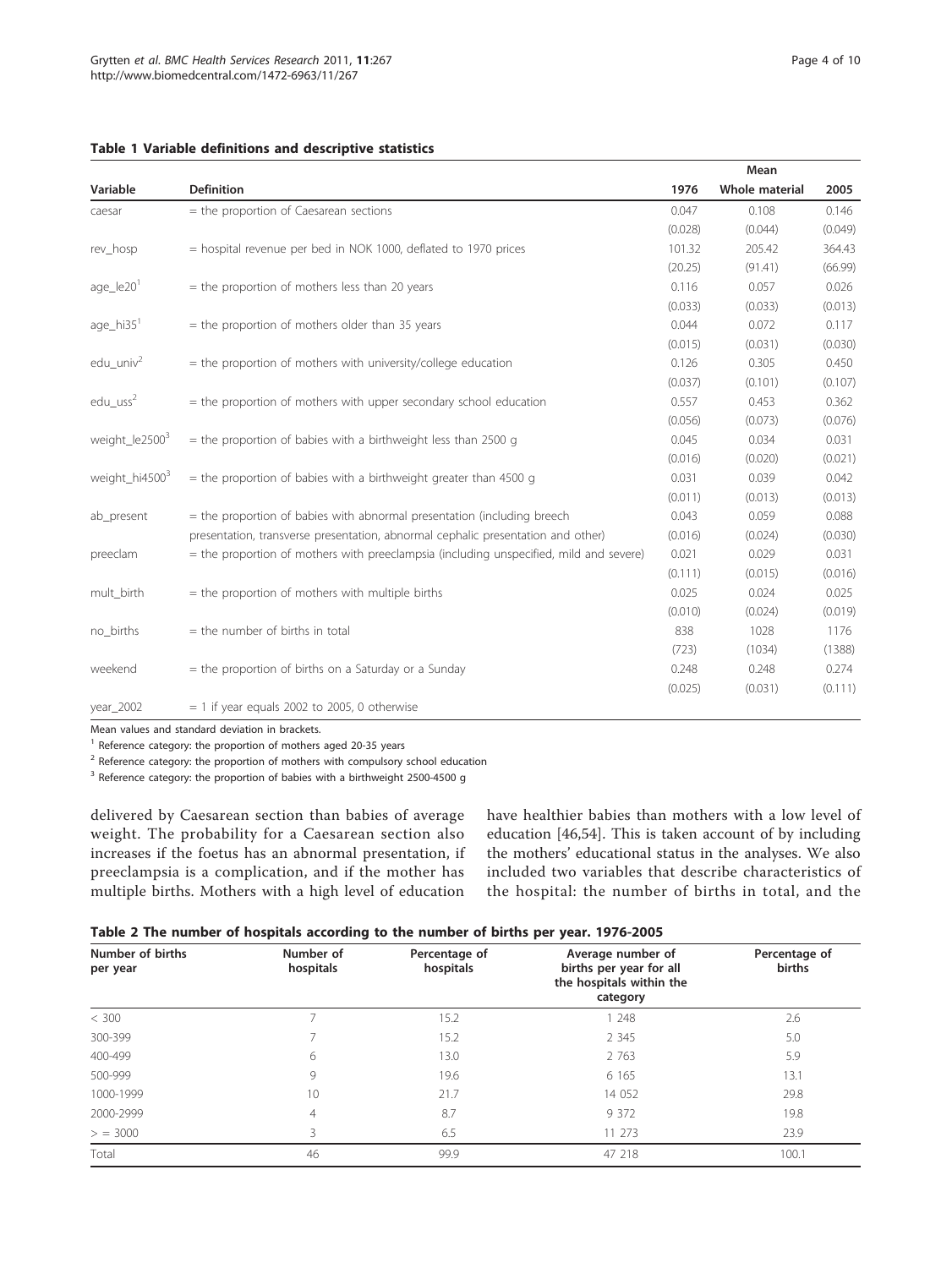proportion of births on a Saturday or a Sunday. A large maternity unit will have more experience and competence and better technology to deal with complicated deliveries than a small unit. Therefore, units with a high level of competence can carry out more complicated deliveries as normal deliveries instead of by Caesarean section. The result can be that there are relatively fewer Caesarean sections in large units than in small units [[55,56\]](#page-8-0). It can also be expected that maternity units will try to carry out planned Caesarean deliveries on week days rather than weekends, as this is a way for them to save money. All control variables were log transformed. This was done in order to improve the interpretability of the regression coefficients. The regression coefficient then measure the percentage change in the Caesarean section rate by a one per cent change in an independent variable.

We did two additional analyses where we tested for trends and variations across variables. In the first analyses we included an interaction term between hospital revenue per bed (lagged) and number of births. There we tested whether the effect of hospital revenue varied according to the size of the hospital. In the second analysis we included interaction terms between hospital revenue per bed (lagged) and years - altogether 28 interaction terms. There we tested whether the effect of hospital revenue varied over time.

From 2002, hospital ownership changed. An assumption underlying our analysis is that the revenue data are comparable over time, i.e. that these data are not influenced by the change in ownership. This is tested by comparing the regression coefficient for the dummy variable for 2002 with the coefficient for 2001 (a preand post-2002 test). The effect of hospital ownership on hospital revenue data may appear with a lag. Therefore, we did further analyses by including separate dummy variables for the years successive to 2002.

# Number of observations

The analyses were carried out using data from 46 hospitals. We had data for hospital revenue for all the 46 hospitals for each year. Since hospital revenue was lagged for one year, the analyses were performed over a period of 29 years (1977-2005). This provided 1 334 observations over the 29-year period. We lacked information for some of the control variables for some of the hospitals for some years. A hospital is excluded from the analyses for the particular year where we lacked information for the control variables, i.e. the analyses were performed on an unbalanced set of data with 1 260 observations. In order to test the robustness of our results we did an additional analysis where we imputed values for missing data. For each control variable we calculated the mean values for each year. A missing value for a control variable for a hospital was replaced by the mean value for that variable for that particular year.

#### Results

# Descriptive results

Rates for all variables are reported in Table [1](#page-3-0) and commented on below. The denominator in the rates is the number of deliveries per hospital. Both the Caesarean section rate for each hospital and hospital revenue per bed increased markedly during the 30-year period (Table [1](#page-3-0) and Figure [1\)](#page-5-0). The Caesarean section rate increased from 0.047 in 1976 to 0.146 in 2005. Correspondingly, hospital revenue per bed increased from just over NOK 100 000 to NOK 364 000 (adjusted for inflation). There was a slight increase in the mean number of births per hospital, from 838 in 1976 to 1176 in 2005. However, this increase is small in relation to the increase in the number of Caesarean sections.

There has also been an increase in some of the risk factors for Caesarean section. In particular, the proportion of babies with an abnormal presentation increased from 0.043 in 1976 to 0.088 in 2005. Also, the proportion of mothers with preeclampsia increased during the 30-year study period, from 0.021 in 1976 to 0.031 in 2005. The proportion of babies with a birth weight greater than 4500 g also increased slightly.

# Regression analysis - main results

The elasticity for the Caesarean section rate with respect to hospital revenue per bed was  $0.137$  (p < 0.05) (Table [3](#page-6-0) column I). This implies that when hospital revenue per bed increases by 1 per cent then the Caesarean section rate increases by 0.137 per cent. From 1976 to 2005, hospital revenue increased by 260 per cent (Table [1\)](#page-3-0). This represents an increase of about 35 per cent in the Caesarean section rate, if the elasticity from the estimations is used (the figure appears by multiplying 0.137 by 260). If we use the Caesarean section rate in 1976, which was 4.7 per cent, an increase of 35 per cent would predict that the Caesarean section rate in 2005 would be 6.4 per cent.

Most of the variables measuring characteristics of the health status of the mother and child have the expected effect on the Caesarean section rate. The Caesarean section rate increases by 0.052 per cent when the proportion of babies with a birthweight greater than 4500 g increases by 1 per cent (Table [3](#page-6-0) column I). When the proportion of mothers 35 years and older increases by 1 per cent, the Caesarean section rate increases by 0.111 per cent. Further, when the proportion of babies with abnormal presentation increases by one per cent, then the Caesarean section rate increases by 0.316 per cent. From 1976 until 2005, the proportion of babies with abnormal presentation increased from 4.3 per cent to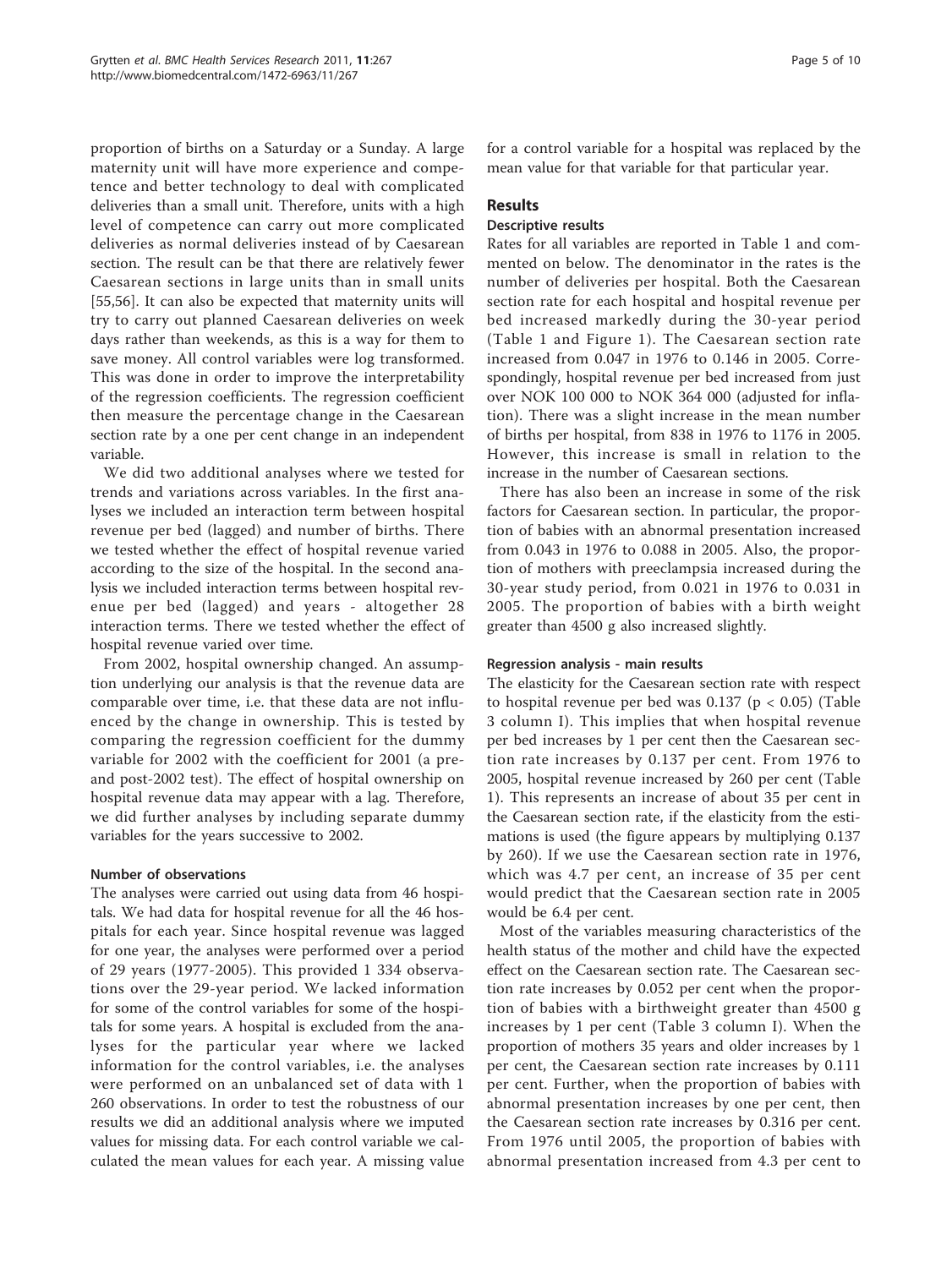<span id="page-5-0"></span>

8.8 per cent, that is an increase of 105 per cent (Table [1\)](#page-3-0). This corresponds to an increase of 32 per cent in the Caesarean section rate. If we base our calculations on the Caesarean section rate in 1976, which was 4.7 per cent, an increase of 32 per cent would predict that the Caesarean section rate in 2005 would be 6.3 per cent. A similar calculation for the proportion of mothers who have preeclampsia predicts the Caesarean section rate to be 5.0 per cent by the end of our study period. The Caesarean section rate decreases by 0.122 per cent when the size of maternity units increases by 1 per cent (Table [3](#page-6-0) column I). Also, the Caesarean section rate decreases by 0.345 per cent when the proportion of deliveries that are carried out at weekends increases by 1 per cent.

#### Additional analyses

The results from the analysis where we imputed values for missing data for the control variables are presented in Table [3,](#page-6-0) column II. For nearly all variables the regression coefficients are almost identical to the coefficients for the main analysis (column I). The interaction term between hospital revenue per bed (lagged) and number of births is negative, and statistically significant at the conventional level ( $p < 0.05$ ) (Table [3,](#page-6-0) column III). The

sign of the coefficient implies that the effect of hospital revenue on the Caesarean section rate decreases as the hospital size increases. The interaction terms between hospital revenue per bed and years are not statistically significant at conventional levels (F-value =  $1.47$ ; p > 0.05). The difference between the regression coefficients for 2002 and 2001 is 0.0052, with a t-value of 0.12 (p = 0.90). The fact that the difference between these coefficients is not statistically different from zero lends support to the assumption that the revenue data are comparable over time. None of the differences between the coefficient for 2001 and the coefficients for the years successive to 2002 were statistically significantly different from zero at conventional levels ( $p < 0.05$ ). This indicates that the effect of changes in hospital ownership on hospital revenue data does not appear with a lag.

#### **Discussion**

This is the first study in which the effect of hospital funding on the number of Caesarean sections has been analysed over such a long period of time. In Norway, as in most western countries, funding of hospitals has increased markedly from the 1970s up to the present day. This increase has led to only a minor increase in Caesarean sections. Therefore, an increase in hospitals'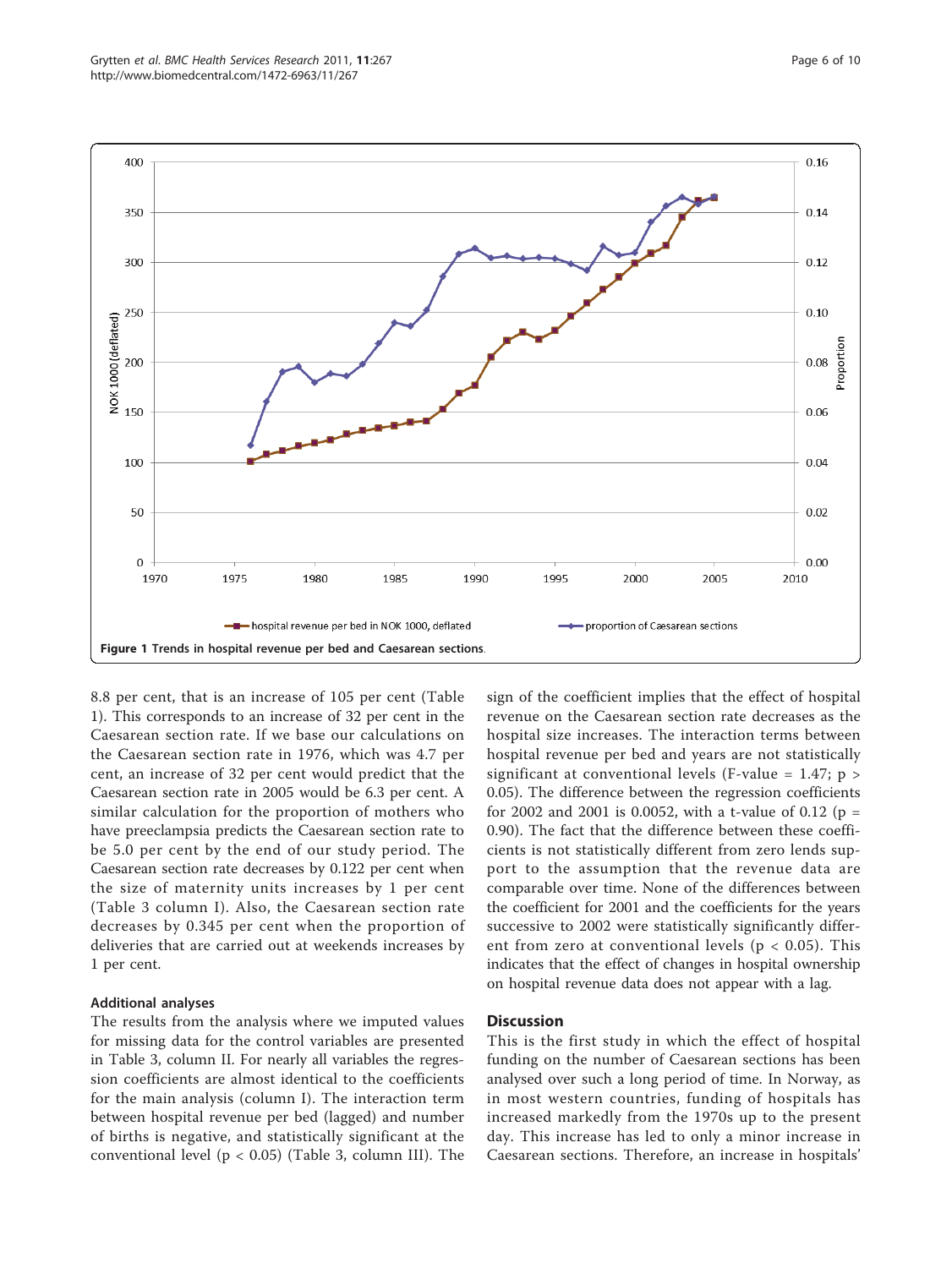<span id="page-6-0"></span>Table 3 Regressions with the proportion of Caesarean sections per hospital as the dependent variable

| Variable                             | Main<br>analysis |       | Imputation<br>for<br>missing<br>values |       | <b>Test for</b><br>whether<br>the effect<br>οf<br>hospital<br>revenue<br>per bed<br>varies<br>according<br>to |      |
|--------------------------------------|------------------|-------|----------------------------------------|-------|---------------------------------------------------------------------------------------------------------------|------|
|                                      |                  |       |                                        |       | number of<br>births                                                                                           |      |
|                                      | ı                |       | Ш                                      |       | Ш                                                                                                             |      |
| Intercept                            | $-1.262$         | **    | $-1.207$                               | $***$ | $-3.210$                                                                                                      | **   |
|                                      | (2.38)           |       | (2.45)                                 |       | (3.12)                                                                                                        |      |
| rev_hosp (lagged)                    | 0.137            | **    | 0.153                                  | $***$ | 0.462                                                                                                         | **   |
|                                      | (2.38)           |       | (2.63)                                 |       | (2.88)                                                                                                        |      |
| age_le201                            | $-0.012$         |       | 0.014                                  |       | $-0.016$                                                                                                      |      |
|                                      | (0.36)           |       | (0.42)                                 |       | (0.48)                                                                                                        |      |
| age_hi35 <sup>1</sup>                | 0.111            | **    | 0.123                                  | **    | 0.110                                                                                                         | **   |
|                                      | (2.78)           |       | (3.12)                                 |       | (2.77)                                                                                                        |      |
| edu_univ <sup>2</sup>                | $-0.064$         |       | 0.015                                  |       | $-0.094$                                                                                                      |      |
|                                      | (0.78)           |       | (0.20)                                 |       | (1.13)                                                                                                        |      |
| $edu$ _uss <sup>2</sup>              | $-0.372$         | **    | $-0.361$                               | **    | $-0.424$                                                                                                      | ***  |
|                                      | (2.97)           |       | (2.88)                                 |       | (3.34)                                                                                                        |      |
| weight_le25003                       | $-0.013$         |       | $-0.009$                               |       | $-0.002$                                                                                                      |      |
|                                      | (0.53)           |       | (0.39)                                 |       | (0.11)                                                                                                        |      |
| weight_hi45003                       | 0.052            |       | 0.036                                  |       | 0.053                                                                                                         |      |
|                                      | (1.59)           |       | (1.12)                                 |       | (1.61)                                                                                                        |      |
| ab_present                           | 0.316            | ****  | 0.316                                  | ****  | 0.300                                                                                                         | **** |
|                                      | (10.80)          |       | (10.81)                                |       | (9.95)                                                                                                        |      |
| preeclam                             | 0.126            | ****  | 0.122                                  | ****  | 0.130                                                                                                         | **** |
|                                      | (6.57)           |       | (6.34)                                 |       | (6.77)                                                                                                        |      |
| mult_birth                           | 1.709            | ₩     | 1.715                                  | ₩     | 1.283                                                                                                         |      |
|                                      | (1.89)           |       | (1.90)                                 |       | (1.39)                                                                                                        |      |
| no births                            | $-0.122$         | $***$ | $-0.106$                               | $***$ | 0.153                                                                                                         |      |
|                                      | (3.06)           |       | (2.65)                                 |       | (1.15)                                                                                                        |      |
| weekend                              | $-0.345$         | ***   | $-0.261$                               | **    | $-0.333$                                                                                                      | **   |
|                                      | (3.34)           |       | (2.92)                                 |       | (3.23)                                                                                                        |      |
| rev_hosp (lagged) $\times$ no_births |                  |       |                                        |       | $-0.046$                                                                                                      | **   |
|                                      |                  |       |                                        |       | (2.17)                                                                                                        |      |
| Number of observations               | 1260             |       | 1334                                   |       | 1260                                                                                                          |      |
| Number of hospitals                  | 46               |       | 46                                     |       | 46                                                                                                            |      |
| $R^2$                                | 0.74             |       | 0.74                                   |       | 0.74                                                                                                          |      |

All variables ln transformed. Regression coefficients with t-values in brackets. <sup>1</sup> Reference category: the proportion of mothers aged 20-35 years

<sup>2</sup> Reference category: the proportion of mothers with compulsory school education

<sup>3</sup> Reference category: the proportion of babies with a birthweight 2500-4500 g \*\*\*\*  $p < 0.0001$ 

\*\*\* p < 0.001

\*\*  $p < 0.05$ 

 $*$  p < 0.10

revenue per bed does not seem to have led to mothers more often having their desire to have a Caesarean section as the preferred mode of delivery met, and/or that obstetricians practice more defensive medicine. This indicates that choice of mode of delivery is mainly determined by medical criteria.

Our finding is in accordance with another recently published study from Norway which shows that the position of mothers in maternity care has been weakened over time [\[57](#page-8-0)]. In fact, the positions of the obstetricians have been strengthened due to the introduction of advanced diagnostic technology, such as ultrasound, cardiotocography, ST wave-form analysis and foetal blood analyses. These new technologies have reduced clinical uncertainty, so that obstetricians are less dependent on judgement and interpretation of information from mothers for assessing whether the delivery is progressing without complications. This has reduced the possibility for mothers to influence their choice of delivery.

It is likely that the increased funding to hospitals has improved the quality of maternity care, for example by employing more qualified personnel, and by investing in medical equipment that reduces the risk of complications during delivery. In particular, the advances in diagnostic technology have improved foetal monitoring, both before and during delivery (for an overview of different technologies see: [[58\]](#page-8-0)). With better diagnosis and monitoring, it is also easier to detect foetal asphyxia and slow progress in labour, which are often indications for a Caesarean section. Concurrent with the increase in hospital funding, with the subsequent increase in the Caesarean section rate, a marked decrease in infant mortality has been observed in Norway [[59,60](#page-8-0)]. Annual mean infant mortality, measured as deaths under 1 year of age per 1000 live births, was 9.0 for the period 1976- 1980 and 3.5 for the period 2001-2005 [[60](#page-8-0)]. A corresponding decrease has been observed in most of the other OECD countries [[61\]](#page-8-0). A contributory factor to this decrease can be the raised standard of both personnel and equipment that has resulted from increased hospital funding [[45](#page-8-0)].

There was a slight increase in several of the risk factors during the study period (Table [1](#page-3-0)). For example, the babies became heavier and the mothers became older. There was also an increase in the proportion of babies with abnormal presentation and mothers with preeclampsia. All these risk factors had a positive effect on the Caesarean section rate. Our calculations above showed that the predicted Caesarean section rate on the basis of the risk factors is far less than the observed rate of 0.146 in 2005. This supports the view of epidemiologists that the increase in the Caesarean section rate during the last three decades is considerably greater than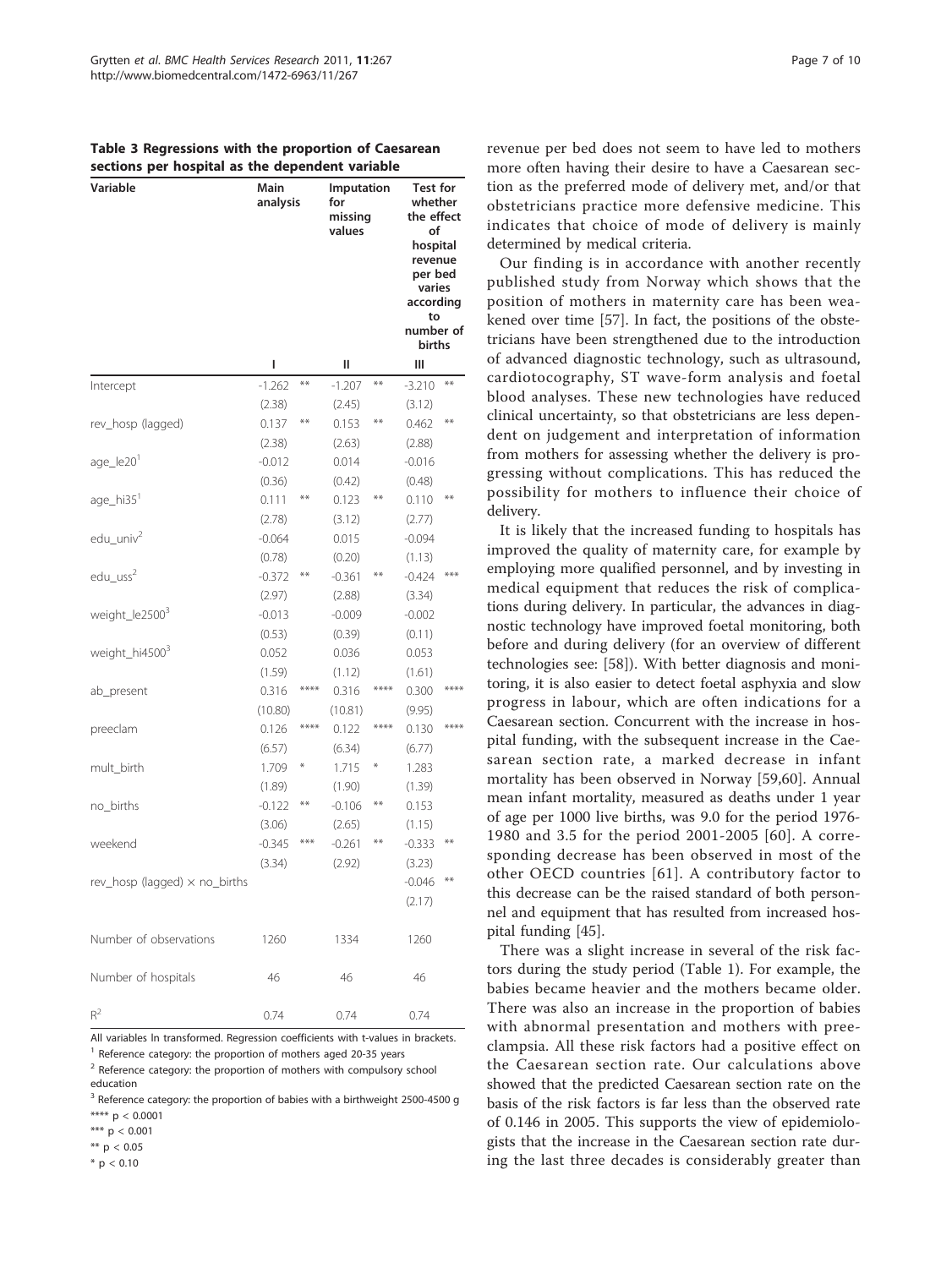<span id="page-7-0"></span>could be expected, based on risk factors alone [[19-22\]](#page-8-0). Our results also support findings from other studies, which show that units with a high level of competence can carry out more complicated deliveries as normal deliveries instead of Caesarean section [[55,56](#page-8-0)]. This is particularly the case for hospitals that have high revenue per bed (Table [3,](#page-6-0) column III). These hospitals have a sufficient number of personnel and advanced technology to deal with normal deliveries that are complicated, and which otherwise would have been delivered by Caesarean section. That fewer Caesarean sections are carried out at weekends than on weekdays is as expected. Hospitals save money in this way.

From a policy point of view the findings of our study are encouraging. Caesarean sections are mainly determined by the medical risk factors of the mother and the baby. An increase in hospital revenue can be used by policy makers as an instrument to increase the quality of maternity services both in terms of more qualified personnel and equipment. Increased hospital budgets do not lead to any major side-effects such as unnecessary Caesarean sections, either because the obstetricians meet the wishes of the mothers for type of delivery, or because the obstetricians practice defensive medicine.

Caution must be used in generalizing the findings of this study to other countries where maternity care is organized differently. This applies particularly to countries where many births take place in private clinics, where obstetricians are remunerated on a fee-for-service basis and where mothers have private insurance for deliveries. For example, if obstetricians are remunerated on a fee-for-service basis, there can be an incentive to carry out a Caesarean section rather than a normal delivery (for a review see: [[62](#page-8-0)]). In that case the obstetricians might go along with the mother's wish for a Caesarean section because this is consistent with the obstetrician's own private economic interests. Similarly, in health care systems with private health insurance the obstetricians can perform Caesarean sections that are not medically necessary in order to avoid litigation if something goes wrong with a normal delivery.

# Conclusion

In conclusion, our findings show that the effect of an increase in hospital revenue per bed on the Caesarean section rate in Norway during the last three decades is small as indicated by an elasticity of 0.13. The strength of our study is that we have estimated a cause and effect relationship. This has been done in three different ways. First, we used a fixed effect model in which unobserved hospital-specific characteristics, which vary cross-sectionally between hospitals, have been cancelled out. Second, we used lagged revenue; i.e. the revenue variable is measured one year ahead of the Caesarean section rate. Third, in the analyses we have included an extensive set of control variables for the risk factors of the mother and the baby. These risk factors are correlated with revenue, and they vary between hospitals over time. These variables have significant effects on the Caesarean section rate. The inclusion of variables for the risk factors of the mother and the baby increases the likelihood that we have obtained an unbiased and causal estimate of the effect that hospital revenue per bed (lagged) has on the Caesarean section rate.

From a policy perspective hospital budgets can be increased without that leading to any side-effects such as unnecessary Caesarean sections either because the obstetricians meet the wishes of the mothers about type of delivery, or because the obstetricians practice defensive medicine. Rather, increased hospital revenue is likely to improve the quality of maternity care.

#### Acknowledgements

This study has financial support from South-Eastern Norway Regional Health Authority (research grant number 2709002). We wish to thank Linda Grytten for translation and language correction, and the Medical Birth Registry of Norway and Statistics Norway for providing data.

#### Author details

<sup>1</sup> Department of Community Dentistry, University of Oslo, Oslo, Norway. 2 Department of Economics, BI Norwegian Business School, Oslo, Norway. <sup>3</sup>Department of Gynecology and Obstetrics, Akershus University Hospital Lørenskog, Norway. <sup>4</sup> Department of Health Management and Health Economics, University of Oslo, Oslo, Norway. <sup>5</sup>Institute of Clinical Medicine, University of Oslo, Oslo, Norway.

#### Authors' contributions

JG and RS conceived the study, planned its design and its coordination, and drafted the manuscript. IS organized and built the database, and LM performed the statistical analyses. TH organized all the hospital data, and contributed to data interpretation. AE arranged the funding, and critically revised the content of the manuscript. All authors approved the final version of the manuscript.

#### Competing interests

The authors declare that they have no competing interests.

Received: 1 March 2011 Accepted: 12 October 2011 Published: 12 October 2011

#### References

- 1. Belizán JM, Althabe F, Barros FC, Alexander S: [Rates and implications of](http://www.ncbi.nlm.nih.gov/pubmed/10574855?dopt=Abstract) [Caesarean sections in Latin America: ecological study.](http://www.ncbi.nlm.nih.gov/pubmed/10574855?dopt=Abstract) BMJ 1999, 319:1397-1400.
- 2. Leone T, Padmadas SS, Matthews Z: [Community factors affecting rising](http://www.ncbi.nlm.nih.gov/pubmed/18657345?dopt=Abstract) [caesarean section rates in developing countries: an analysis of six](http://www.ncbi.nlm.nih.gov/pubmed/18657345?dopt=Abstract) [countries.](http://www.ncbi.nlm.nih.gov/pubmed/18657345?dopt=Abstract) Soc Sci Med 2008, 67:1236-1246.
- 3. MacDorman MF, Menacker F, Declercq E: [Cesarean birth in the United](http://www.ncbi.nlm.nih.gov/pubmed/18456070?dopt=Abstract) [States; epidemiology, trends, and outcomes.](http://www.ncbi.nlm.nih.gov/pubmed/18456070?dopt=Abstract) Clin Perinatol 2008, 35:293-307.
- 4. Mayor S: [Caesarean section rate in England reaches 22%.](http://www.ncbi.nlm.nih.gov/pubmed/12008725?dopt=Abstract) BMJ 2002, 324:1118.
- Tollånes MC, Thompson JMD, Daltveit AK, Irgens LM: [Cesarean section and](http://www.ncbi.nlm.nih.gov/pubmed/17611830?dopt=Abstract) [maternal education; secular trends in Norway, 1967-2004.](http://www.ncbi.nlm.nih.gov/pubmed/17611830?dopt=Abstract) Acta Obstet Gynecol Scand 2007, 86:840-848.
- 6. Menacker F, Declercq E, MacDorman MF: [Cesarean delivery: background,](http://www.ncbi.nlm.nih.gov/pubmed/17011392?dopt=Abstract) [trends, and epidemiology.](http://www.ncbi.nlm.nih.gov/pubmed/17011392?dopt=Abstract) Semin Perinatol 2006, 30:235-241.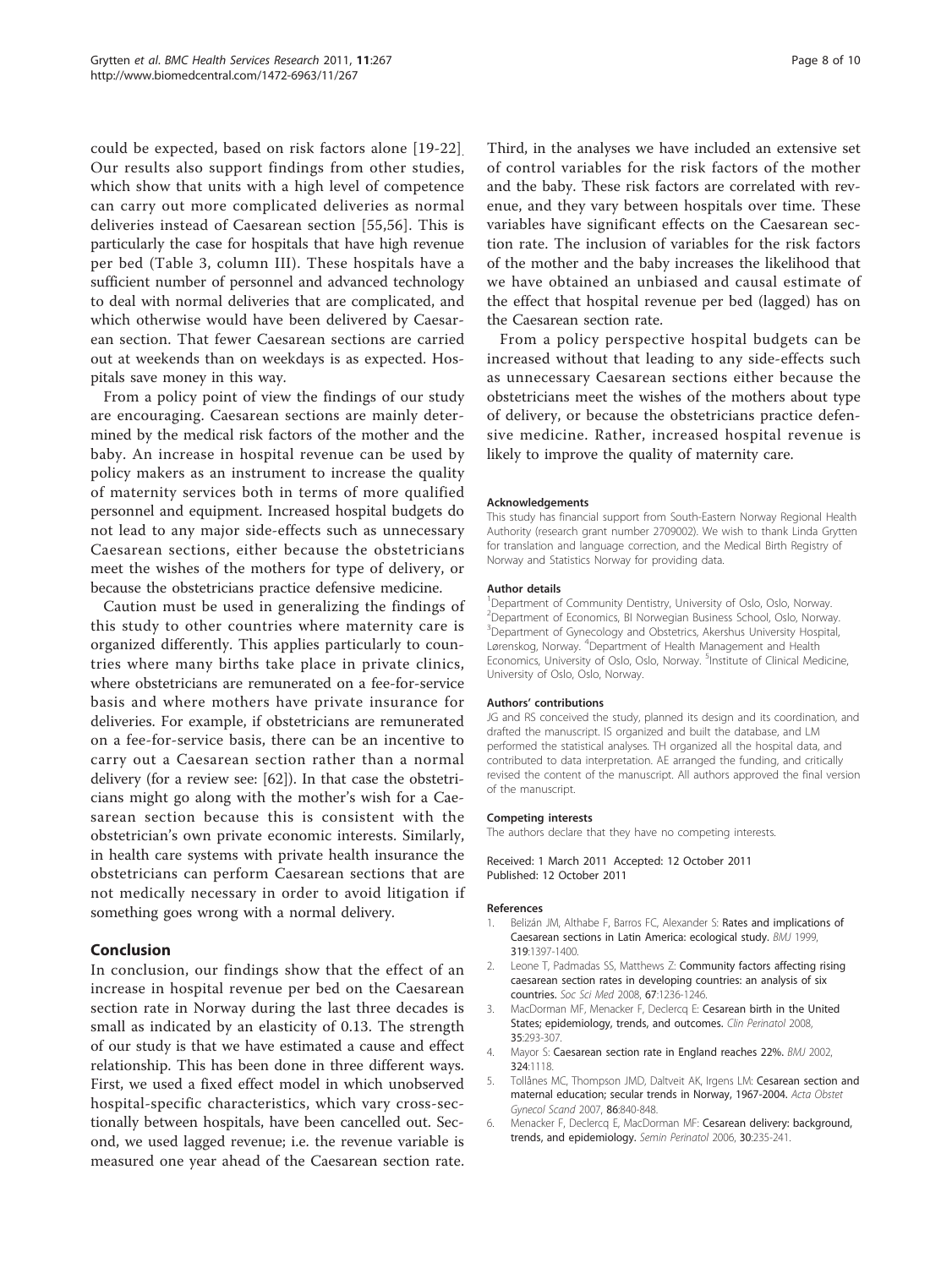- <span id="page-8-0"></span>7. Bergsjø P: Keisersnitt gjennom 40 år. Overvåking ved hjelp av Medisinsk fødselsregister. Nor J Epidemiol 2007, 17:185-190.
- 8. Henderson J, McCandlish R, Kumiega L, Petrou S: [Systematic review of](http://www.ncbi.nlm.nih.gov/pubmed/11236114?dopt=Abstract) [economic aspects of alternative modes of delivery.](http://www.ncbi.nlm.nih.gov/pubmed/11236114?dopt=Abstract) BJOG 2001, 108:149-157.
- 9. WHO: Appropriate technology for birth. Lancet 1985, 326:436-437.
- 10. WHO: Indicators to monitor maternal health goals: report of a technical working group. WHO/FHE/MSM/94.14 Geneva: WHO; 1994.
- 11. Ecker JL, Frigoletto FD jr: [Cesarean delivery and the risk-benefit calculus.](http://www.ncbi.nlm.nih.gov/pubmed/17329693?dopt=Abstract) N Engl J Med 2007, 356:885-888.
- 12. Häger RME, Daltveit AK, Hofoss D, Nilsen ST, Kolaas T, Øian P, Henriksen T: [Complications of cesarean deliveries: Rates and risk factors.](http://www.ncbi.nlm.nih.gov/pubmed/14981385?dopt=Abstract) Am J Obstet Gynecol 2004, 190:428-434.
- 13. Smith JF, Hernandez C, Wax JR: [Fetal laceration injury at cesarean](http://www.ncbi.nlm.nih.gov/pubmed/9277641?dopt=Abstract) [delivery.](http://www.ncbi.nlm.nih.gov/pubmed/9277641?dopt=Abstract) Obstet Gynecol 1997, 90:344-346.
- 14. Gray R, Quigley MA, Hockley C, Kurinczuk JJ, Goldcare M, Brocklehurst P: [Caesarean delivery and risk of stillbirth in subsequent pregnancy: a](http://www.ncbi.nlm.nih.gov/pubmed/17261119?dopt=Abstract) [retrospective cohort study in an English population.](http://www.ncbi.nlm.nih.gov/pubmed/17261119?dopt=Abstract) BJOG 2007, 114:264-270.
- 15. Hansen AK, Wisborg K, Uldbjerg N, Henriksen TB: [Risk of respiratory](http://www.ncbi.nlm.nih.gov/pubmed/18077440?dopt=Abstract) [morbidity in term infants delivered by elective caesarean section: cohort](http://www.ncbi.nlm.nih.gov/pubmed/18077440?dopt=Abstract) [study.](http://www.ncbi.nlm.nih.gov/pubmed/18077440?dopt=Abstract) BMJ 2008, 336:85-87.
- 16. MacDorman MF, Declercq E, Menacker F, Malloy MH: [Neonatal mortality](http://www.ncbi.nlm.nih.gov/pubmed/18307481?dopt=Abstract) [for primary cesarean and vaginal births to low-risk women: application](http://www.ncbi.nlm.nih.gov/pubmed/18307481?dopt=Abstract) of an "[intention-to-treat](http://www.ncbi.nlm.nih.gov/pubmed/18307481?dopt=Abstract)" model. Birth 2008, 35:3-8.
- 17. Oral E, Elter K: [The impact of cesarean birth on subsequent fertility.](http://www.ncbi.nlm.nih.gov/pubmed/17495639?dopt=Abstract) Curr Opin Obstet Gynecol 2007, 19:238-243.
- 18. Salam MT, Margolis HG, McConnell R, McGregor JA, Avol EL, Gilliland FD: [Mode of delivery is associated with asthma and allergy occurrences in](http://www.ncbi.nlm.nih.gov/pubmed/16242961?dopt=Abstract) [children.](http://www.ncbi.nlm.nih.gov/pubmed/16242961?dopt=Abstract) Ann Epidemiol 2006, 16:341-346.
- 19. Bailit JL, Love TE, Mercer B: [Rising cesarean rates: are patients sicker?](http://www.ncbi.nlm.nih.gov/pubmed/15467544?dopt=Abstract) Am J Obstet Gynecol 2004, 191:800-803.
- 20. Leitch CR, Walker JJ: The rise in caesarean section rate: the same indications but a lower treshold. BJOG 1998, 105:621-626.
- 21. O'Leary CM, de Klerk N, Keogh J, Pennell C, de Groot J, York L, Mulroy S, Stanley FJ: Trends [in mode of delivery during 1984-2003: can they be](http://www.ncbi.nlm.nih.gov/pubmed/17501962?dopt=Abstract) [explained by pregnancy and delivery complications?](http://www.ncbi.nlm.nih.gov/pubmed/17501962?dopt=Abstract) BJOG 2007, 114:855-864.
- 22. Declercq E, Menacker F, MacDorman M: [Maternal risk profiles and the](http://www.ncbi.nlm.nih.gov/pubmed/16571712?dopt=Abstract) [primary cesarean rate in the United States, 1991-2002.](http://www.ncbi.nlm.nih.gov/pubmed/16571712?dopt=Abstract) Am J Public Health 2006, 96:867-872.
- 23. Finkler MD, Wirtschafter DD: [Why pay extra for cesarean-section](http://www.ncbi.nlm.nih.gov/pubmed/8314609?dopt=Abstract) [deliveries?](http://www.ncbi.nlm.nih.gov/pubmed/8314609?dopt=Abstract) Inquiry 1993, 30:208-215.
- 24. Grant D: [Physician financial incentives and cesarean delivery: new](http://www.ncbi.nlm.nih.gov/pubmed/19027184?dopt=Abstract) [conclusions from the healthcare cost and utilization project.](http://www.ncbi.nlm.nih.gov/pubmed/19027184?dopt=Abstract) J Health Econ 2009, 28:244-250.
- 25. Gruber J, Kim J, Mayzlin D: [Physician fees and procedure intensity: the](http://www.ncbi.nlm.nih.gov/pubmed/10539618?dopt=Abstract) [case of cesarean delivery.](http://www.ncbi.nlm.nih.gov/pubmed/10539618?dopt=Abstract) J Health Econ 1999, 18:473-490.
- 26. Fok T: [Equalizing physician fees had little effect on caesarean rates.](http://www.ncbi.nlm.nih.gov/pubmed/10162961?dopt=Abstract) Med Care Res Rev 1996, 53:465-471.
- 27. Lo JC: [Financial incentives do not always work an example of cesarean](http://www.ncbi.nlm.nih.gov/pubmed/18436331?dopt=Abstract) [sections in Taiwan.](http://www.ncbi.nlm.nih.gov/pubmed/18436331?dopt=Abstract) Health Policy 2008, 88:121-129.
- 28. Stafford RS: [Cesarean cection use and source of payment: an analysis of](http://www.ncbi.nlm.nih.gov/pubmed/2305912?dopt=Abstract) [California hospital discharge abstracts.](http://www.ncbi.nlm.nih.gov/pubmed/2305912?dopt=Abstract) Am J Public Health 1990, 80:313-315.
- 29. Taffel SM, Placek PJ, Moien M, Kosary CL: [US cesarean section rate](http://www.ncbi.nlm.nih.gov/pubmed/1930436?dopt=Abstract) [steadies - VBAC rate rises to nearly one in five.](http://www.ncbi.nlm.nih.gov/pubmed/1930436?dopt=Abstract) Birth 1991, 18:73-77.
- 30. Gruber J, Owings M: [Physician financial incentives and cesarean section](http://www.ncbi.nlm.nih.gov/pubmed/10160536?dopt=Abstract) [delivery.](http://www.ncbi.nlm.nih.gov/pubmed/10160536?dopt=Abstract) Rand J Econ 1996, 27:99-123.
- 31. Liu TC, Chen CS, Tsai YW, Lin HC: Taiwan'[s high rate of Cesarean births:](http://www.ncbi.nlm.nih.gov/pubmed/17542815?dopt=Abstract) [impacts of National Health Insurance and fetal gender preference.](http://www.ncbi.nlm.nih.gov/pubmed/17542815?dopt=Abstract) Birth 2007, 34:115-122.
- 32. Ransom SB, MacNeeley SG, Kruger ML, Doot G, Cotton DB: [The effect of](http://www.ncbi.nlm.nih.gov/pubmed/8677071?dopt=Abstract) [capitated and fee-for-service remuneration on physician decision](http://www.ncbi.nlm.nih.gov/pubmed/8677071?dopt=Abstract) [making in gynecology.](http://www.ncbi.nlm.nih.gov/pubmed/8677071?dopt=Abstract) Obstet Gynecol 1996, 87:707-710.
- 33. Triunfo P, Rossi M: The effect of physicians' remuneration system on the Caesarean section rate: the Uruguayan case. Int J Health Care Finance Econ 2007, 9:333-345.
- 34. Tussing AD, Wojtowycz MA: [The cesarean decision in New York State,](http://www.ncbi.nlm.nih.gov/pubmed/1593918?dopt=Abstract) [1986.](http://www.ncbi.nlm.nih.gov/pubmed/1593918?dopt=Abstract) Med Care 1992, 30:529-540.
- 35. Ministry of Health: Behovsbasert finansiering av spesialisthelsetjenesten. Oslo: Ministry of Health; 2002.
- 36. Magnussen J, Hagen TP, Kaarboe OM: [Centralized or decentralized? A](http://www.ncbi.nlm.nih.gov/pubmed/17368681?dopt=Abstract) [case study of Norwegian hospital reform.](http://www.ncbi.nlm.nih.gov/pubmed/17368681?dopt=Abstract) Soc Sci Med 2007, 64:2129-2137.
- 37. Martins JO, De la Maisonneuve C: The drivers of public expenditure on health and long-term care: an integrated approach. OECD Economic Studies No. 43, 2006/2 Paris: OECD; 2006.
- 38. Paterson-Brown S: [Yes, as long as the woman is fully informed.](http://www.ncbi.nlm.nih.gov/pubmed/9703532?dopt=Abstract) BMJ 1998, 317:462-463.
- 39. Young D: "[Cesarean delivery on maternal request": was the NIH](http://www.ncbi.nlm.nih.gov/pubmed/16948716?dopt=Abstract) [conference based on a faulty premise?](http://www.ncbi.nlm.nih.gov/pubmed/16948716?dopt=Abstract) Birth 2006, 33:171-174.
- 40. Weaver JJ, Statham H, Richards M: Are there "[unnecessary](http://www.ncbi.nlm.nih.gov/pubmed/17324176?dopt=Abstract)" caesarean [sections? Perceptions of women and obstetricians about cesarean](http://www.ncbi.nlm.nih.gov/pubmed/17324176?dopt=Abstract) [sections for nonclinical indications.](http://www.ncbi.nlm.nih.gov/pubmed/17324176?dopt=Abstract) Birth 2007, 34:32-41.
- 41. Brown HS: Lawsuit activity, defensive medicine, and small area variation: the case of cesarean sections revisited. Health Econ Pol Law 2007, 2:285-296.
- 42. Habiba M, Kaminski M, Da Fré M, Marsal K, Bleker O, Librero J, Grandjean H, Gratia P, Guaschino S, Heyl W, Taylor D, Cuttini M: [Caesarean section on](http://www.ncbi.nlm.nih.gov/pubmed/16709207?dopt=Abstract) [request: a comparison of obstetricians](http://www.ncbi.nlm.nih.gov/pubmed/16709207?dopt=Abstract)' attitudes in eight European [countries.](http://www.ncbi.nlm.nih.gov/pubmed/16709207?dopt=Abstract) BJOG 2006, 113:647-656.
- 43. Tussing AD, Wojtowycz MA: [Malpractice, defensive medicine, and](http://www.ncbi.nlm.nih.gov/pubmed/9017954?dopt=Abstract) [obstetric behavior.](http://www.ncbi.nlm.nih.gov/pubmed/9017954?dopt=Abstract) Med Care 1997, 35:172-191.
- 44. Symon A: [Litigation and defensive clinical pratice: quantifying the](http://www.ncbi.nlm.nih.gov/pubmed/11139864?dopt=Abstract) [problem.](http://www.ncbi.nlm.nih.gov/pubmed/11139864?dopt=Abstract) Midwifery 2000, 16:8-14.
- 45. Cutler DM, Meara E: [The technology of birth: is it worth it?](http://www.ncbi.nlm.nih.gov/pubmed/21808106?dopt=Abstract) Forum for Health Economics & Policy 2000, 3:33-67.
- 46. Gortmaker SL, Wise PH: [The first injustice: socioeconomic disparities,](http://www.ncbi.nlm.nih.gov/pubmed/12348279?dopt=Abstract) [health services technology, and infant mortality.](http://www.ncbi.nlm.nih.gov/pubmed/12348279?dopt=Abstract) Annu Rev Sociol 1997, 23:147-170.
- 47. Irgens LM: [The Medical Birth Registry of Norway. Epidemiological](http://www.ncbi.nlm.nih.gov/pubmed/10857866?dopt=Abstract) [research and surveillance throughout 30 years.](http://www.ncbi.nlm.nih.gov/pubmed/10857866?dopt=Abstract) Acta Obstet Gynecol Scand 2000, 79:435-439.
- 48. Gissler M, Louhila P, Hemminki E: [Nordic Medical Birth Registers in](http://www.ncbi.nlm.nih.gov/pubmed/9085000?dopt=Abstract) [epidemiological research.](http://www.ncbi.nlm.nih.gov/pubmed/9085000?dopt=Abstract) Eur J Epidemiol 1997, 13:169-175.
- 49. Hagen TP, Kaarbøe O: [The Norwegian hospital reform of 2002: central](http://www.ncbi.nlm.nih.gov/pubmed/16099530?dopt=Abstract) [government takes over ownership of public hospitals.](http://www.ncbi.nlm.nih.gov/pubmed/16099530?dopt=Abstract) Health Policy 2006, 76:320-333.
- 50. Statistics Norway: Prices. 2011 [\[http://www.ssb.no/english/subjects/08/](http://www.ssb.no/english/subjects/08/priser_tema_en) [priser\\_tema\\_en\]](http://www.ssb.no/english/subjects/08/priser_tema_en), accessed 2 March 2011.
- 51. Allison PD: Fixed effect regression models. Quantitative applications in the social sciences Thousand Oaks: Sage Publications; 2009, 07-160.
- 52. Kolås T, Hofoss D, Daltveit AK, Nilsen ST, Henriksen T, Häger R, Ingemarsson I, Øian P: [Indications for cesarean deliveries in Norway.](http://www.ncbi.nlm.nih.gov/pubmed/12712077?dopt=Abstract) Am J Obstet Gynecol 2003, 188:864-870.
- 53. Norwegian Institute of Public Health: Keisersnitt faktaark. 2010 [\[http://](http://www.fhi.no/artikler?id=52705) [www.fhi.no/artikler?id=52705](http://www.fhi.no/artikler?id=52705)], accessed 2 March 2011.
- 54. Kramer MS, Séguin L, Lydon J, Goulet L: [Socio-economic disparities in](http://www.ncbi.nlm.nih.gov/pubmed/10949211?dopt=Abstract) [pregnancy outcome: why do the poor fare som poorly?](http://www.ncbi.nlm.nih.gov/pubmed/10949211?dopt=Abstract) Paediatr Perinat Epidemiol 2000, 14:194-210.
- 55. Lin HC, Xirasagar S: [Institutional factors in cesarean delivery rates: policy](http://www.ncbi.nlm.nih.gov/pubmed/14704256?dopt=Abstract) [and research implications.](http://www.ncbi.nlm.nih.gov/pubmed/14704256?dopt=Abstract) Obstet Gynecol 2004, 103:128-136.
- 56. Lin HC, Xirasagar S, Kao K: [Association of hospital ownership with patient](http://www.ncbi.nlm.nih.gov/pubmed/15484603?dopt=Abstract) [transfers to outpatient care under a prospective payment system in](http://www.ncbi.nlm.nih.gov/pubmed/15484603?dopt=Abstract) [Taiwan.](http://www.ncbi.nlm.nih.gov/pubmed/15484603?dopt=Abstract) Health Policy 2004, 69:11-19.
- 57. Grytten J, Skau I, Sørensen R: [Do expert patients get better treatment](http://www.ncbi.nlm.nih.gov/pubmed/21095034?dopt=Abstract) [than others? Agency discrimination and statistical discrimination in](http://www.ncbi.nlm.nih.gov/pubmed/21095034?dopt=Abstract) [obstetrics.](http://www.ncbi.nlm.nih.gov/pubmed/21095034?dopt=Abstract) J Health Econ 2011, 30:163-180.
- 58. Norwegian Society for Gynecology and Obstetrics: Veileder i fødselshjelp 2008.[\[http://www.legeforeningen.no/id/131068.0\]](http://www.legeforeningen.no/id/131068.0), accessed 2 March 2011.
- 59. Arntzen A, Andersen AMN: [Social determinants for infant mortality in the](http://www.ncbi.nlm.nih.gov/pubmed/15513672?dopt=Abstract) [Nordic countries, 1980-2001.](http://www.ncbi.nlm.nih.gov/pubmed/15513672?dopt=Abstract) Scand J Public Health 2004, 32:381-389.
- 60. Statistics Norway: Infant mortality, by county. Table 115. Statistical Yearbook; 2009 [[http://www.ssb.no/english/yearbook/tab/tab-115.html\]](http://www.ssb.no/english/yearbook/tab/tab-115.html), accessed 2 March 2011.
- 61. OECD: Exploring the effects of health care on mortality across OECD countries. Labour market and social policy - occasional papers no. 46 Paris: OECD; 2000.
- 62. Keeler EB, Brodie M: [Economic incentives in the choice between vaginal](http://www.ncbi.nlm.nih.gov/pubmed/8413067?dopt=Abstract) [delivery and cesarean section.](http://www.ncbi.nlm.nih.gov/pubmed/8413067?dopt=Abstract) Milbank Q 1993, 71:365-404.